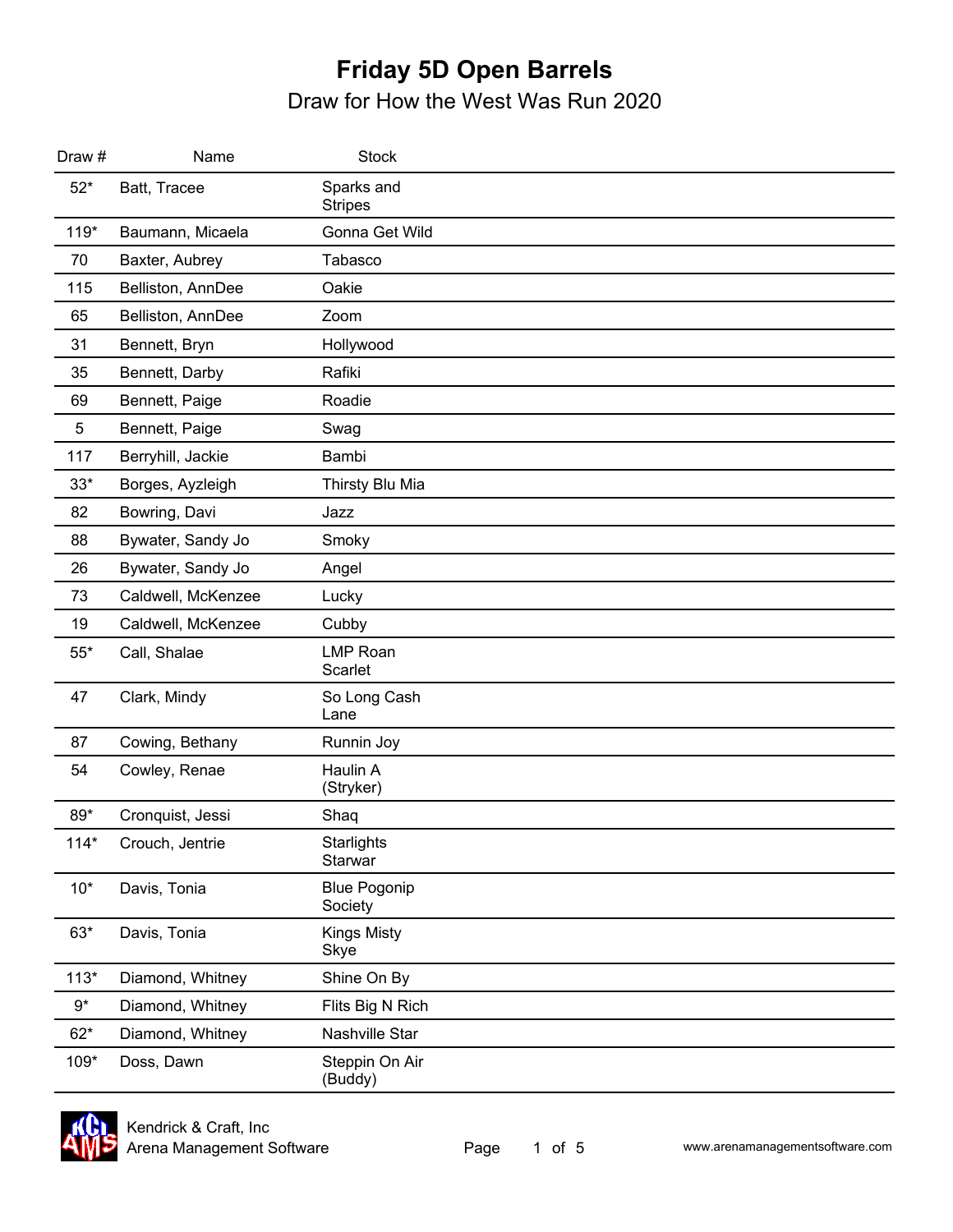| Draw # | Name                 | <b>Stock</b>                   |  |
|--------|----------------------|--------------------------------|--|
| $71*$  | Fearn, Chloe         | Famous<br><b>Streakin Dude</b> |  |
| $50*$  | Felter, Shawna       | Ky's Goodbye<br>Fame           |  |
| 20     | Ferrin, Brandie      | Ikes Ocean                     |  |
| 102    | Flinders, Georgia    | Fancy                          |  |
| 126    | Fox, Kaylie          | Bound to be a<br>Dragqueen     |  |
| 84     | Fox, Kaylie          | <b>Duke</b>                    |  |
| $61*$  | Fredrickson, Shayane | So Streakin<br>Famous          |  |
| 107    | Gallegos, Hanna      | Merlot                         |  |
| 29     | Giordano, Cheyenne   | Vegas                          |  |
| 104    | Giordano, Madison    | Inurwildestdrea<br>ms          |  |
| $17*$  | Gipson, Brylie Jo    | Lena                           |  |
| 38     | Gross, Hadley        | One Royal<br>Corona            |  |
| 90     | Gross, Hadley        | <b>Ritas Kelly</b>             |  |
| $111*$ | Grover, Morgan       | <b>KK Jet Frost</b>            |  |
| $60*$  | Grover, Morgan       | Fiesta Flash                   |  |
| $7^*$  | Grover, Morgan       | Run Little Jack<br>Pot         |  |
| $83*$  | Gruber, Candace      | Copper                         |  |
| $125*$ | Gruber, Candace      | Dollar                         |  |
| 76*    | Hadlock, Lisa        | Cooper                         |  |
| 103    | Hall, Abby Nicole    | Snazzy Cat                     |  |
| $15*$  | Halverson, Courtney  | Jill                           |  |
| 68*    | Halverson, Courtney  | Dandy                          |  |
| $86*$  | Harsha, Kaylee       | Baby                           |  |
| $34*$  | Harsha, Kaylee       | Gunner                         |  |
| 91     | Hartley, Laurie      | <b>Dixie</b>                   |  |
| $81*$  | Hartley, Rebekah     | <b>Winners Red</b><br>Flame    |  |
| $28*$  | Hartley, Rebekah     | CP Merle                       |  |
| $4^*$  | Hayden, Meghan       | Lucky                          |  |

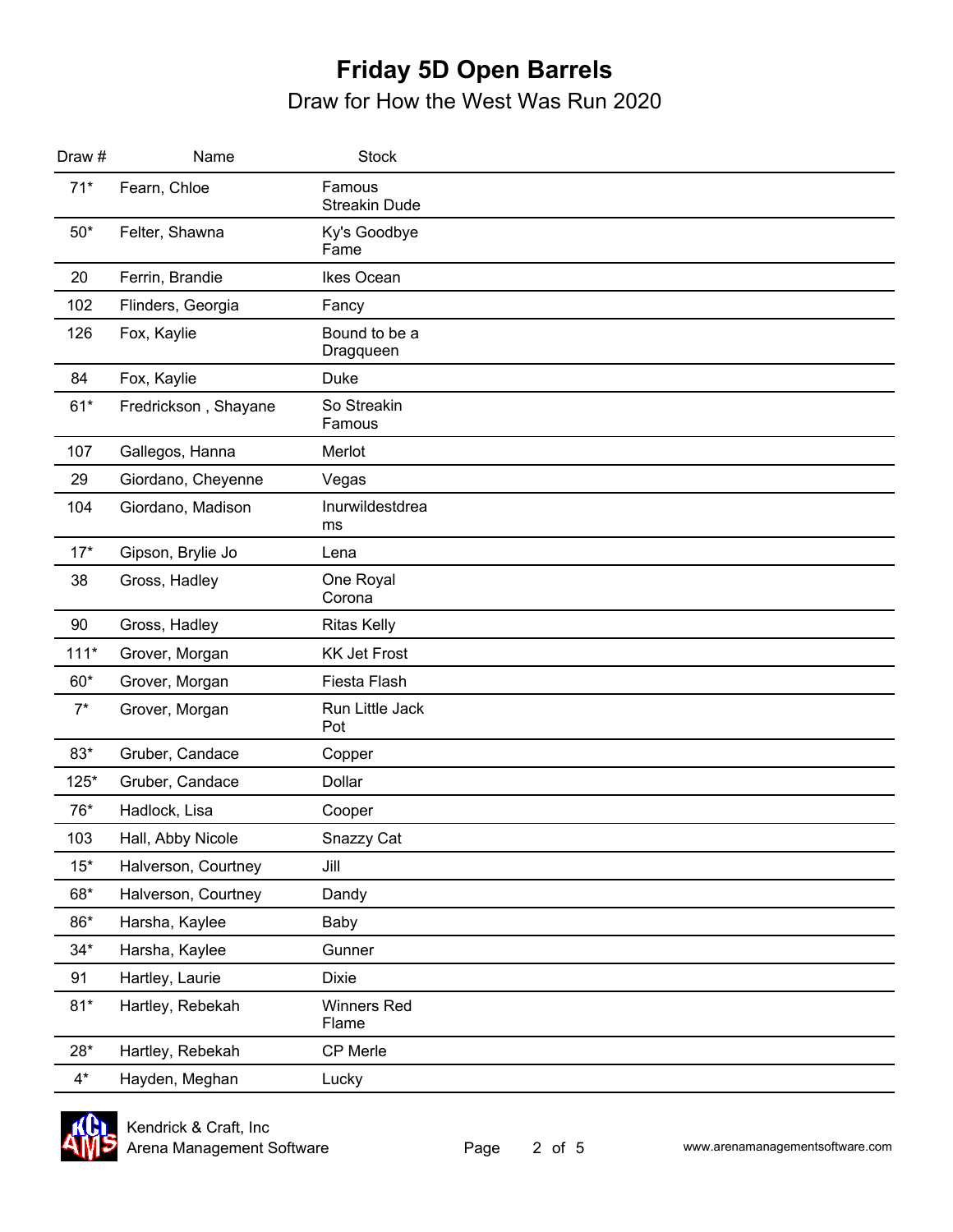| Draw #     | Name                | <b>Stock</b>             |
|------------|---------------------|--------------------------|
| 112        | Heath, Heather      | <b>Hot Tamale</b>        |
| $97*$      | Hill, Shae          | JC Tbone                 |
| $43*$      | Hill, Shae          | Jettin To Rio            |
| $124*$     | Housley, Crystal    | Rose                     |
| 24         | Housley, Steve      | Cash                     |
| 78         | Housley, Steve      | Angel                    |
| 129        | Howell, Emma        | Horse 1                  |
| $22*$      | Hurst, Ava          | Cookie                   |
| 67         | Jamison, Michelle   | Harley                   |
| 127        | Jensen, Morgan      | Stoner                   |
| 13         | Johnson, Erin       | Oakley                   |
| 44*        | Johnson, Madison    | Rangolies<br>Spade       |
| 53         | Johnson, Payton     | Gus                      |
| $74*$      | Jones, Jessica      | Pritzi Darn Fury         |
| 37         | Kap, Abi            | Winkens Illusion         |
| $110*$     | Keeler, Shannette   | <b>Tuckers WInk</b>      |
| $80*$      | Kellett, McKinlee   | Chips Ahoy               |
| $27*$      | Kellett, McKinlee   | The Right<br>Version     |
| $39*$      | Kimball, Debbie     | Rusher                   |
| 11         | King, Briar         | Sadie                    |
| 59*        | Larsen, Debbie      | Ben                      |
| 96         | Lester, Kinslee     | Pistol                   |
| 12         | Lester, Linsey      | Josie                    |
| 46*        | Lindsey, Susan      | Streakinnatived<br>ancer |
| $2^*$      | Lindsey, Susan      | Midnite                  |
| 58*        | McFarland, Kennadie | Micheal                  |
| $3^{\ast}$ | McFarland, Kennadie | Rebel                    |
| $77*$      | Mcfarland, Marie    | A Classy<br>Corona       |
| $8*$       | Mills, Brynlee      | Cisco                    |
| 64*        | Morgan, Megan       | Lily                     |
| $41*$      | Morse, Dottie       | Firen On Water           |

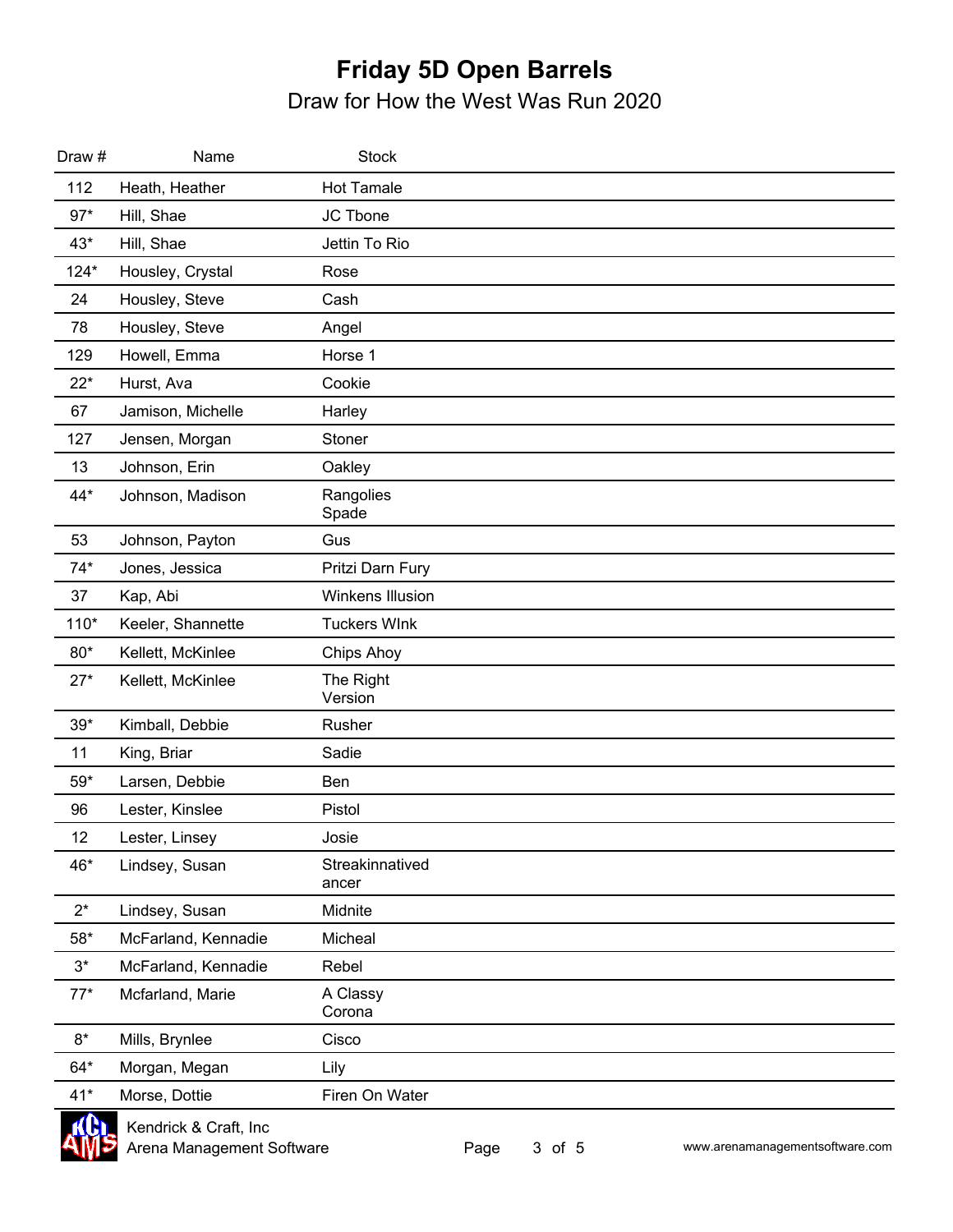| Draw # | Name              | <b>Stock</b>                    |  |
|--------|-------------------|---------------------------------|--|
| $30*$  | Morse, Lacey      | Maples<br>American              |  |
| 95     | Munns, Kallee     | Horse 1                         |  |
| 75     | Nelson, Autumn    | Steppinwildfire                 |  |
| 72     | Newman, Lakenzie  | Snow Lucky                      |  |
| 18     | Newman, Lakenzie  | Lips                            |  |
| $116*$ | Olsen, Jamie      | Champ                           |  |
| 128*   | Olson, Carleigh   | Barracuda                       |  |
| 105    | Packer, Hydee     | <b>Blaze</b>                    |  |
| $92*$  | Perry, Cori       | Fames Lil<br>Mountain           |  |
| $99*$  | Peterson, Jenna   | Norm                            |  |
| 120*   | Porter, Lexi      | Mowgli                          |  |
| 130    | Sanders, Oaklie   | <b>Troubles Got</b><br>Fame     |  |
| 21     | Shafer, Charlee   | Native                          |  |
| $1^*$  | Sharp, Oaklee     | Lilly                           |  |
| $56*$  | Sharp, Oaklee     | Legs                            |  |
| $40*$  | Shelton, Cindy    | Jet                             |  |
| 85     | Shipley, Emberlyn | JJ Magic Skip                   |  |
| $51*$  | Short, Kacie      | Miami                           |  |
| 106*   | Slosar, Hadlee    | Fireball                        |  |
| $93*$  | Spargen, Riley    | Texaco                          |  |
| 121    | Steed, Bobbie     | Cack                            |  |
| 118    | Steed, Raegan     | Scooter                         |  |
| 101    | Street, Jemima    | Solans French<br><b>Fly</b>     |  |
| 48     | Street, Jemima    | Heavens Scenic<br><b>Beauty</b> |  |
| $122*$ | Tams, Kenlie      | Soncho                          |  |
| $36*$  | Thompson, Suzanne | Yer Killin Me<br>Smalls         |  |
| 42     | Thornock, Karsen  | Catsmaebee                      |  |
| 25     | Thornock, Tiffany | Waylon                          |  |
| 79     | Thornock, Tiffany | Waylon                          |  |